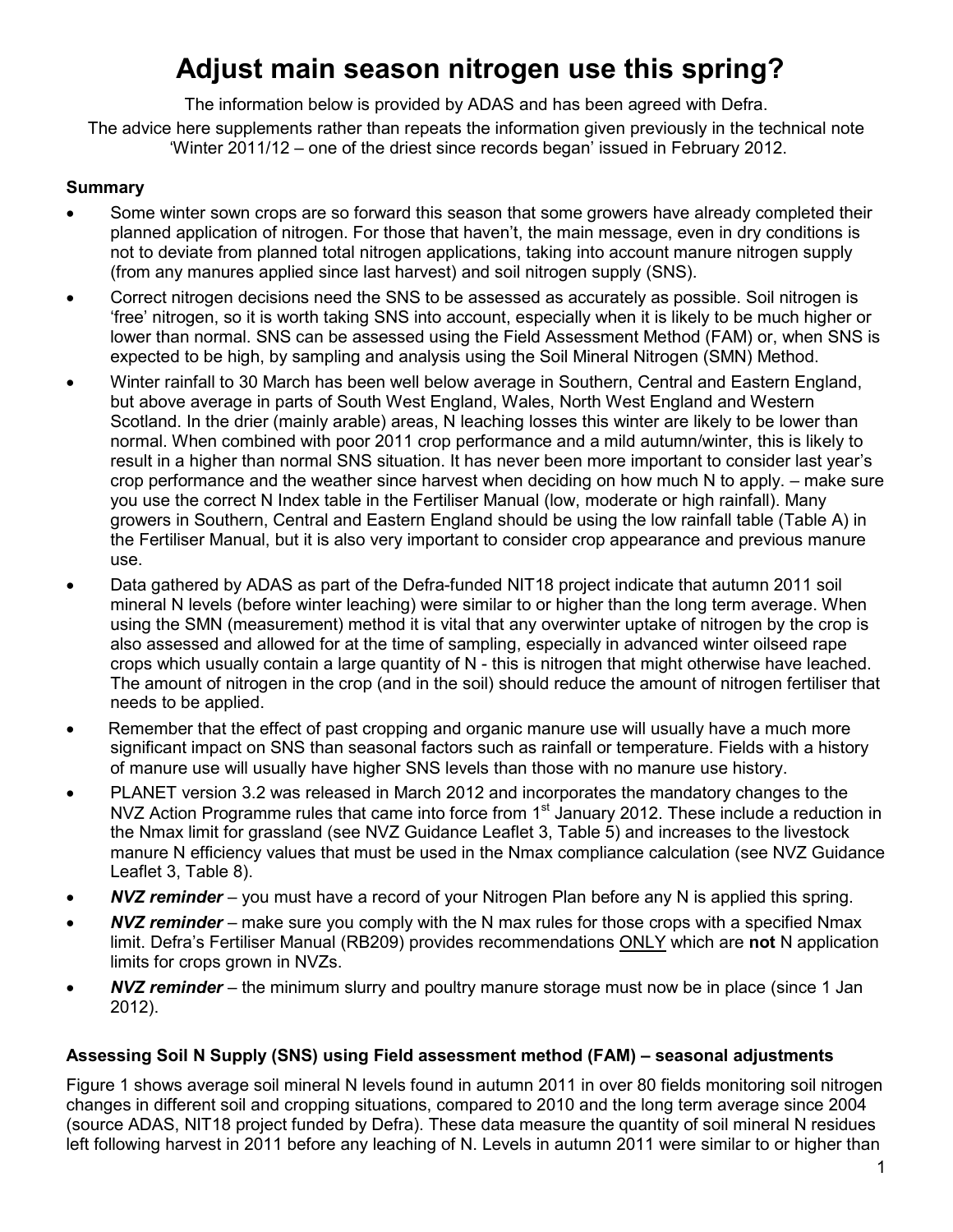the long term average (see Figure 1). Overall, soil mineral N reserves (in the fields sampled) are similar to the long term average for winter wheat and oilseed rape, but well above average for winter barley. The data shows that, in general, previous manure use is more important than over winter rainfall in determining SMN levels.

What the data does not show is the amount of N that was already in the crop at the time of sampling (thereby contributing to SNS). For early-drilled winter wheat and oilseed rape crops, the mild autumn weather resulted in a number of forward (i.e. high green area index for the time of year) crops in November and December indicating a high SNS situation. However, it is worth noting again that this is not the case everywhere and some parts of the country have had higher than average winter rainfall resulting in low SNS in some fields. It is more important than ever to assess crops on a field by field basis taking into account previous crop performance, previous manure use, autumn temperatures, over winter rainfall and the current state of the crop.



Figure 1. Average soil mineral N (kg/ha to 90 cm) in autumn 2011 compared to autumn 2010 and the long term average following different previous crop types

Figure 2a shows Excess Winter Rainfall (EWR) this winter from October to 30 March 2012 (source Met Office) – this is the rainfall that drains through medium textured soils causing leaching of nitrate-N. Rainfall since mid February has not been sufficient to significantly increase the total excess winter rainfall in most areas, so this map provides a good basis for estimating how much soil N has been lost by leaching during the winter compared to the 'average' year.

The Fertiliser Manual (RB209) uses EWR to assess the SNS Index (the 'Field Assessment Method'); Table A – EWR <150mm; Table B – EWR 150-250mm; Table C – EWR >250mm). Comparison of this years map (Figure 2a) with the long term average (Figure 2b) shows that many farms in Southern, Central and North Eastern areas (and even as far west as Shropshire and Herefordshire) may be justified in using a lower rainfall table than normal for assessing the SNS Index of crops. Since this will tend to reduce the RB209 recommended N rate compared to an 'average' rainfall year, make sure that other factors support this approach before making any decision to reduce the total amount of N to apply to the crop (see below).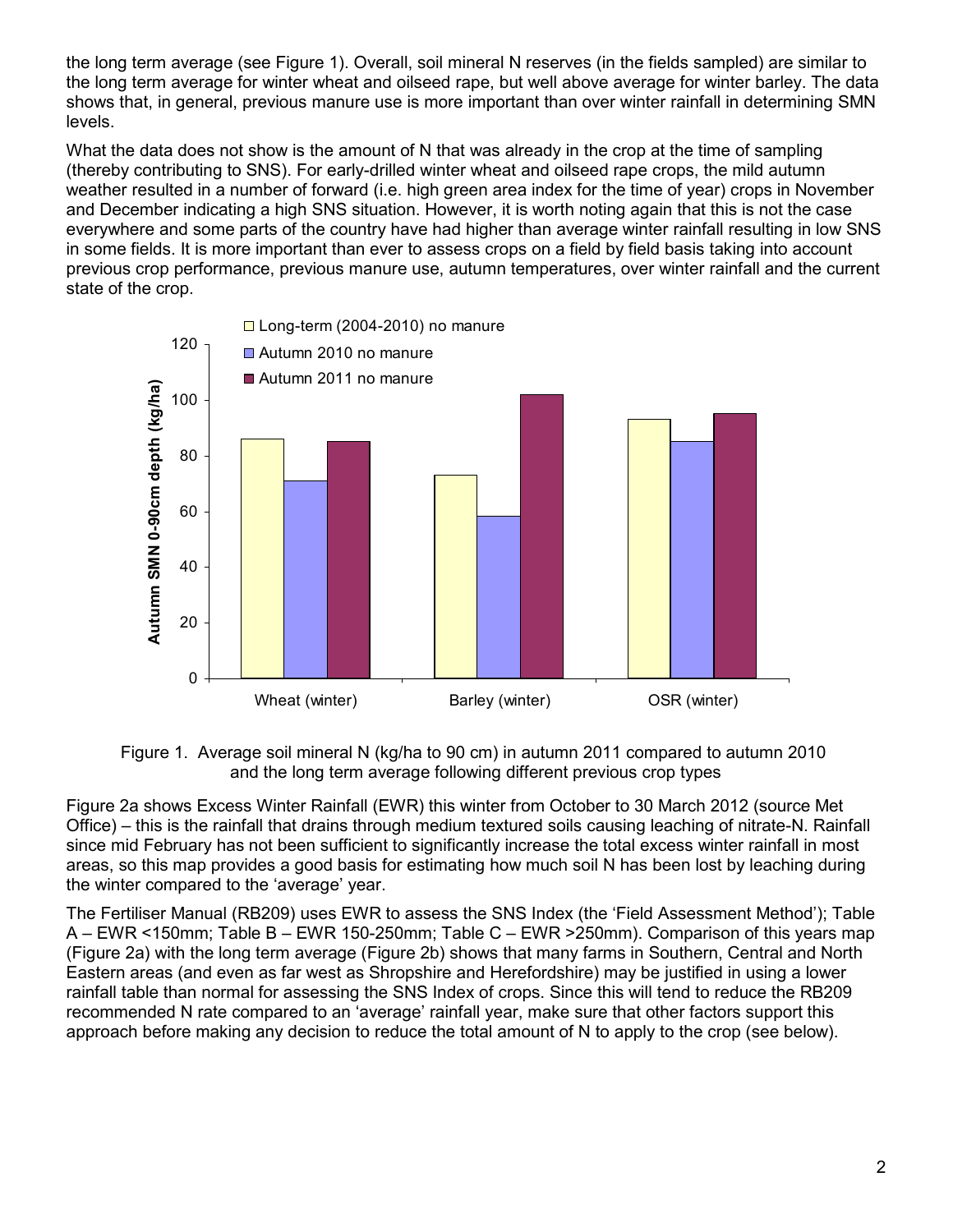

to 30 March 2012



Figure 2b. Long term 'Average' Excess Winter Rainfall (whole winter to 30 March)

The Moderate rainfall area (150-250 mm EWR) forms a narrow band running from Dorset, through the Welsh borders, skirting the Peak District and running up the eastern edge of the Pennines and up into eastern Scotland. Areas to the west of this moderate rainfall band have had high excess winter rainfall. Indeed parts of South West England, Wales and the North West have had higher than average winter rainfall. So, although many areas are experiencing drought conditions this is by no means the case everywhere.

## Commentary and Conclusions

Data confirms that seasonal effects are usually less than the effect of previous cropping, manure use and soil type. However, the evidence indicates that residual soil mineral N levels (SMN) at the end of 2011 were similar to or slightly higher than the long term average. A generally mild autumn/winter and forward earlydrilled winter crops have also indicated higher than normal soil nitrogen supply in Southern, Central and Eastern areas. Meanwhile, in South West England, Wales and North Western regions the winter has been as wet or in some cases wetter than the long term average so it is business as usual here.

This year it is more important than ever to consider how much nitrogen was contained in autumn sown crops at the start of spring growth. Early autumn sown crops, especially oilseed rape, that established quickly with significant autumn growth, will have taken up much of the residual autumn soil mineral N. For those using canopy management or SMN (measurement) methods, this crop nitrogen content should be counted as part of how much N fertiliser needs to be applied.

Where final N applications have not been made, crop inspections will be an essential part of the decisionmaking process, as the crop is the best indicator of the SNS – if the crop is more lush and green than normal then the SNS is also likely to be above normal, if the crop is pale and backward then the SNS may be low unless there is something else causing these symptoms. Winter oilseed rape crops can take up large quantities of nitrogen in the autumn/winter period (up to 100 kg N/ha) and in forward crops it is important to hold growth back if possible. High yields of oilseed rape come from avoiding excess leaf production and thus allowing light into the canopy for optimum seed setting.

- Overall, the effect of soil type, past cropping and (especially) organic manure use will usually have a more significant impact on SNS than seasonal factors such as rainfall or temperature.
- The available evidence and opinion suggests that SNS levels for crops are similar to or slightly above average this year but, as always, are likely to be variable from field to field.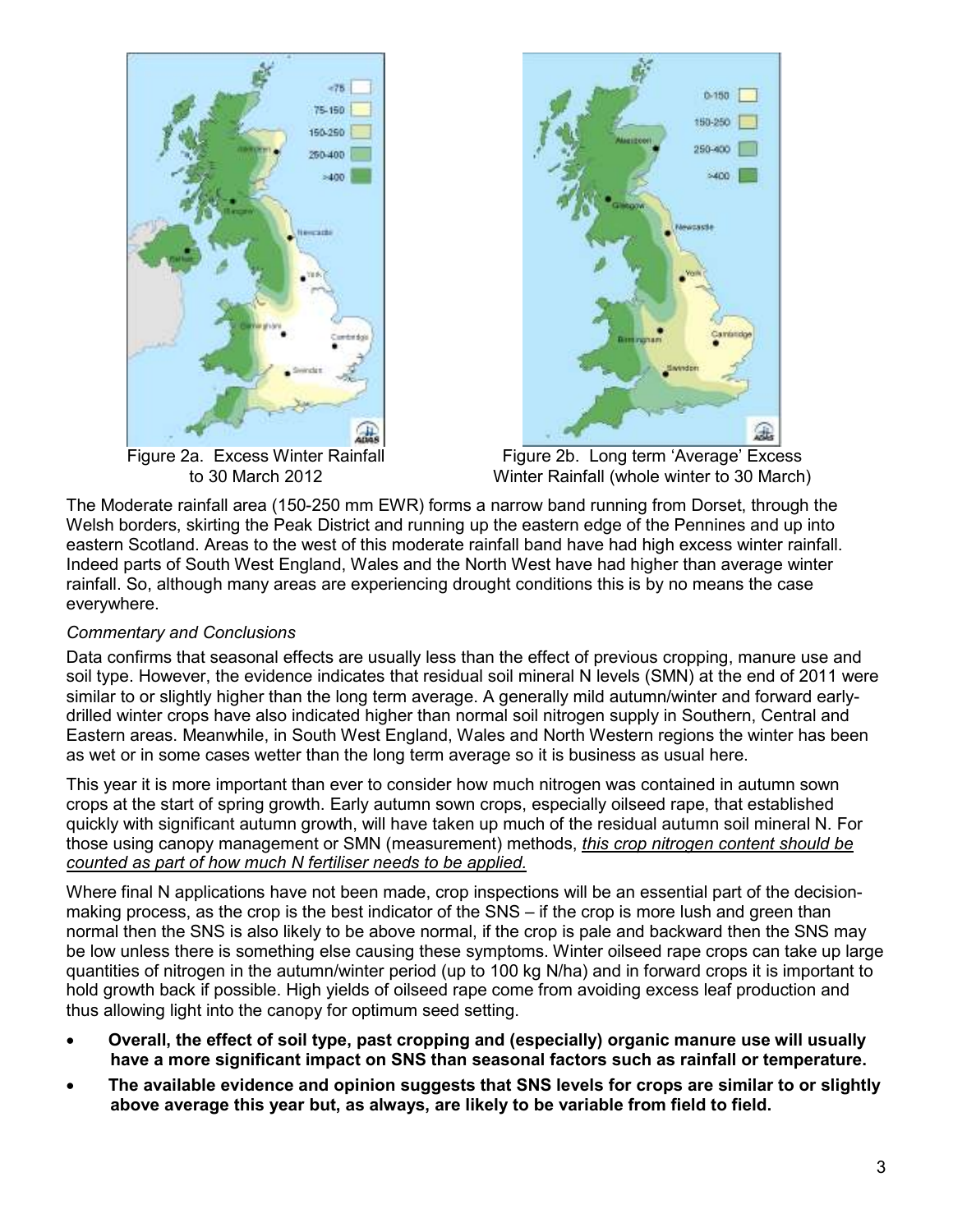- Crop inspections are essential to help final N decisions. Adjustments to the long term strategy of N use should take account of how previous crops have performed and the appearance of this year's crop relative to previous crops.
- The below average winter rainfall in many areas will mean that some farmers may need to use a different Fertiliser Manual SNS Index Table when assessing the SNS – i.e. a table for a lower than average winter rainfall. But take account of crop appearance and the factors discussed above as well.

### PLANET version 3.2

A new release of PLANET (version 3.2) is now available that includes the mandatory changes to the NVZ Action Programme rules that came into force from 1<sup>st</sup> January 2012.

These changes include;

- 1. The Nmax limit for grassland that has reduced from 330 to 300 kg N/ha (see NVZ Guidance Leaflet 3, Table 5).
- 2. The livestock manure N efficiency values that must be used in the Nmax compliance calculation have increased (see table below). These updated values must be used when calculating the supply of crop available N from livestock manure applications made after  $1<sup>st</sup>$  January 2012. Details of the Nmax rules are described in NVZ Guidance leaflet 7. The crop specific Nmax limits are given in Table 5 of Leaflet 3, and the livestock manure N efficiency values in Table 8 of Leaflet 3 (repeated below).

| Manure type              | Crop available N (% of total N<br>applied) until 1 <sup>st</sup> January 2012 | Crop available N (% of total N<br>applied) from 1 <sup>st</sup> January 2012 |
|--------------------------|-------------------------------------------------------------------------------|------------------------------------------------------------------------------|
| Cattle slurry            | <b>20%</b>                                                                    | 35%                                                                          |
| Pig slurry               | 25%                                                                           | 45%                                                                          |
| Poultry manure or litter | 20%                                                                           | 30%                                                                          |
| Other livestock manures  | 10%                                                                           | 10%                                                                          |

PLANET has a facility that calculates compliance with the Nmax limit for each Nmax crop type grown on the farm.

All of the Fertiliser Manual (RB209) recommendations for arable crops and organic manures are included in the PLANET version 3 software available free from www.planet4farmers.co.uk.

## The Nitrate Vulnerable Zones (NVZ) regulations (in force from January 2009)

Approximately 62% of land in England is designated as an NVZ, and the relevant NVZ rules must be complied with on this land. Non-compliance with the rules will risk a deduction from the Single Farm Payment.

Key points of the NVZ regulations that need to be thought about this spring are as follows.

#### For individual fields this spring

- A Nitrogen Plan must be prepared before any manure or N fertiliser is applied to the crop. The soil N supply, crop N requirement, crop available N from manure applications and the need for manufactured fertiliser N must all be assessed or calculated. Records must be kept of the Nitrogen plan for 2012 crops before applying any N this spring, and of each fertiliser and manure application after application. These records must be available for inspection and kept for at least 5 years (Guidance leaflet 6).
- Defra's 'Fertiliser Manual (RB209)' (8<sup>th</sup> edition, published June 2010) provides best practice advice, but it is not mandatory to follow or keep within the RB209 recommendations provided that you can demonstrate that you have planned your nitrogen applications using a recognised recommendation system or FACTS qualified advice.
- DON'T apply (Guidance leaflets 8 and 9):